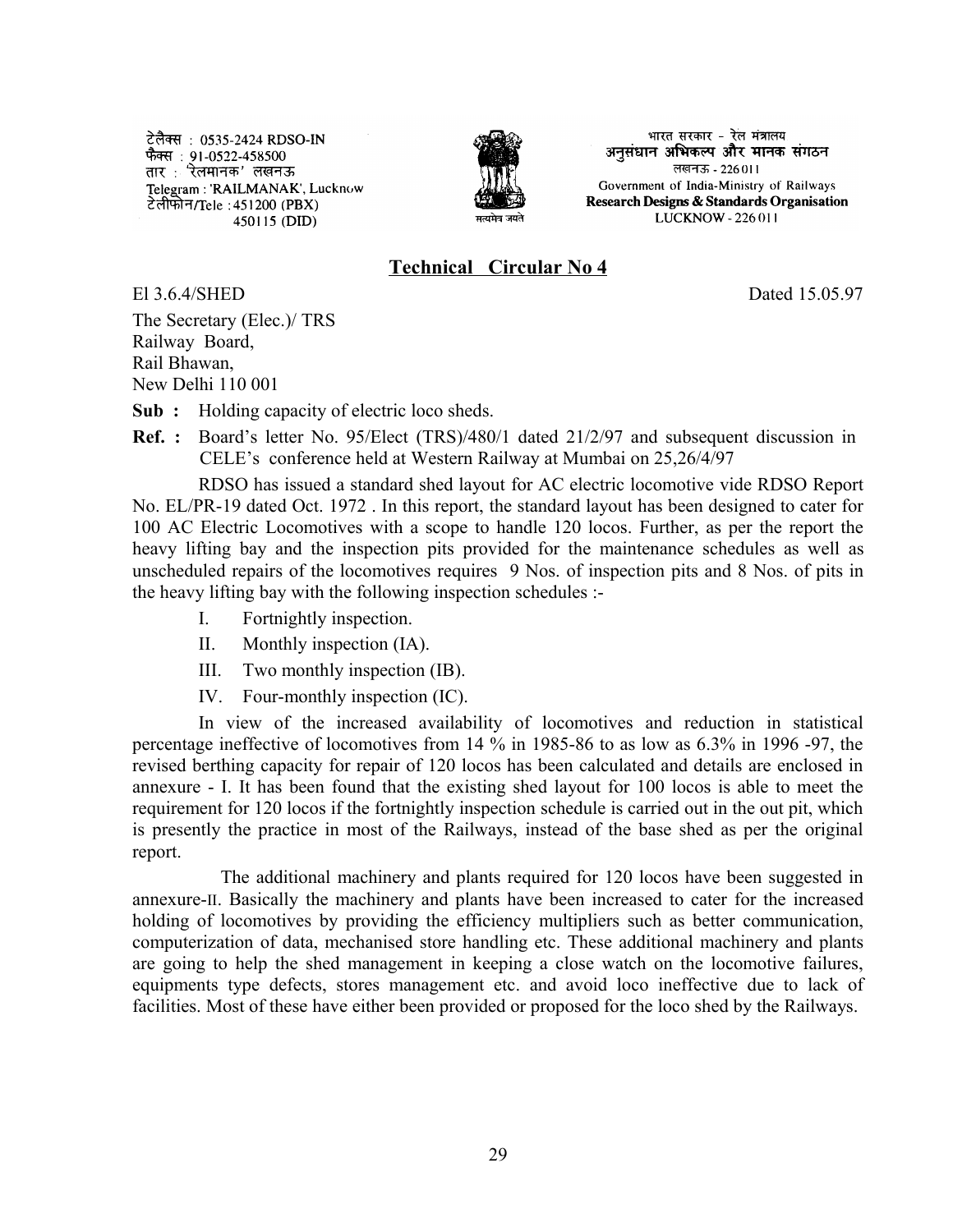Since the cost of providing additional unit exchange spares shall be much less than the cost of providing additional M&P to repair them at each shed, it is recommended that atleast two loco-sets of motorised bogies in each shed is provided to avoid the locos waiting for motorised bogies.

**Conclusion** : RDSO is of the view that the existing shed capacity may be increased form 100 to maximum of 120 locos with the above mentioned additional facilities. Loco holding beyond 120 is not at all recommended.

 $\begin{pmatrix} 1 & 1 \\ 1 & 1 \end{pmatrix}$ 

 (R. P. Srivastava) **Encl: as above. for Director General (Elec.)**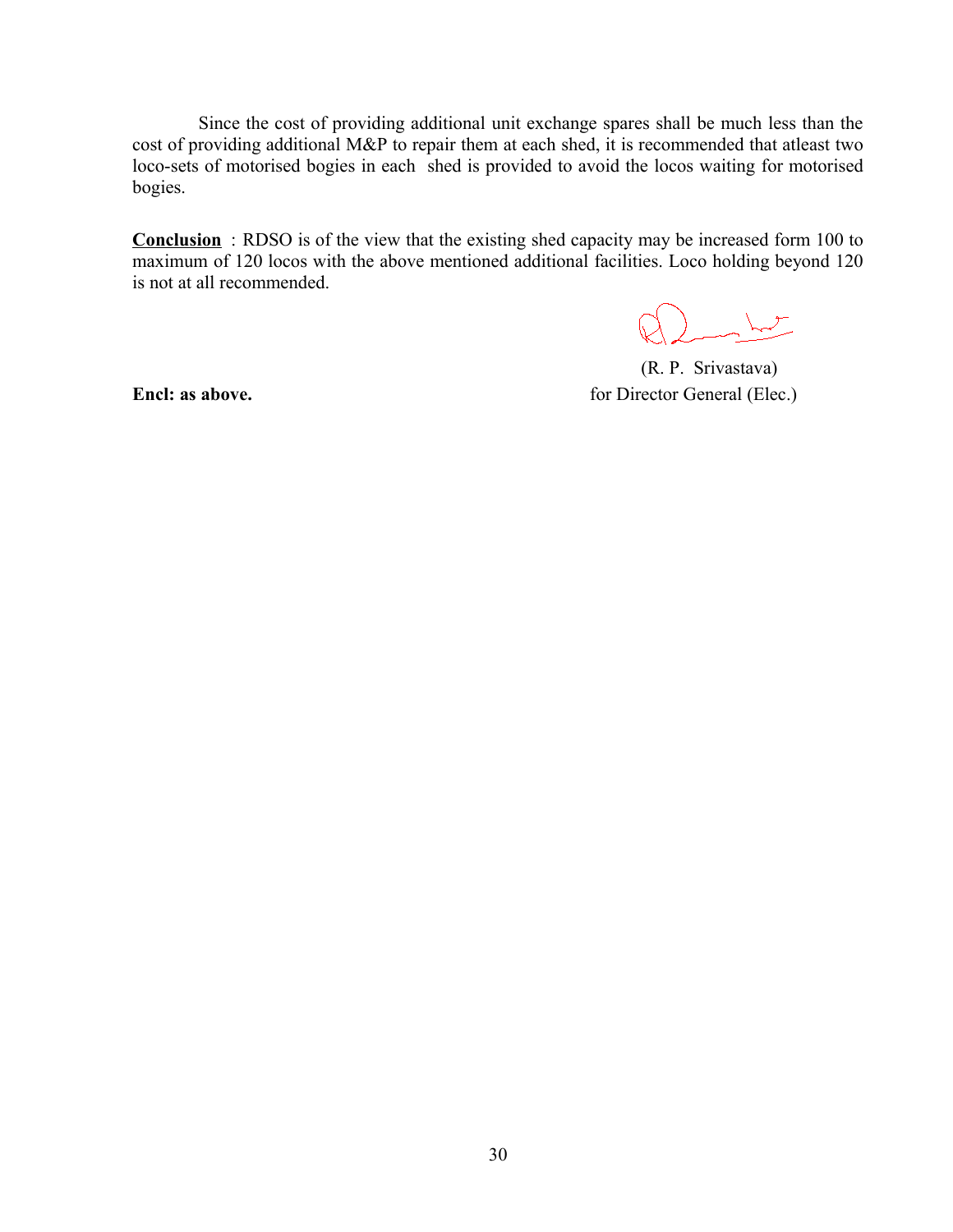## **ANNEXURE - I**

| S.<br>No.                                         | Type of sch.                                                                                 | No of<br>working<br>days/<br>sch. | No. of sch. due /<br>day | No. of locos<br>undergoing<br>sch. simult. | No. of<br>berths |
|---------------------------------------------------|----------------------------------------------------------------------------------------------|-----------------------------------|--------------------------|--------------------------------------------|------------------|
| 1.                                                | $5th$ Yr AOH<br>(POH every 6th<br>year)                                                      | 06                                | $20/310 = .064$          | $.064 * 6$                                 | 0.38             |
| 2.                                                | $4th$ Yr. AOH                                                                                | 06                                | $20/310 = .064$          | $.064 * 6$                                 | 0.38             |
| 3.                                                | $3rd$ Yr. IOH                                                                                | 15                                | $- DO-$                  | $.064 * 15$                                | 0.98             |
| $4_{\cdot}$                                       | 2nd Yr. AOH                                                                                  | 06                                | $- DO-$                  | $.064 * 6$                                 | 0.38             |
| 5.                                                | 1st Yr. AOH                                                                                  | 06                                | $- DO-$                  | $.064 * 6$                                 | 0.38             |
| Non schedule lifting repairs<br>6.                |                                                                                              |                                   |                          |                                            | 3.00             |
| Provision for bunching and variation of AOH IOH   |                                                                                              |                                   |                          | <b>TOTAL</b>                               | 2.48             |
| working days from Rly. To Rly. At the rate of 20% |                                                                                              |                                   |                          | <b>TOTAL</b>                               | 0.50             |
|                                                   |                                                                                              |                                   |                          | <b>TOTAL</b>                               | 3.00             |
| 7.                                                | Total No. of pits in heavy lifting $bay = Scheduled$<br>repair + Non-schedule lifting repair |                                   |                          |                                            | 6.00             |
| 8.                                                | Pits for keeping motorised bogies (2 loco set)                                               |                                   |                          |                                            | 2.00             |
|                                                   |                                                                                              |                                   |                          | Total                                      | 8.00             |

# **Berthing Capacity required for 120 locos based shed**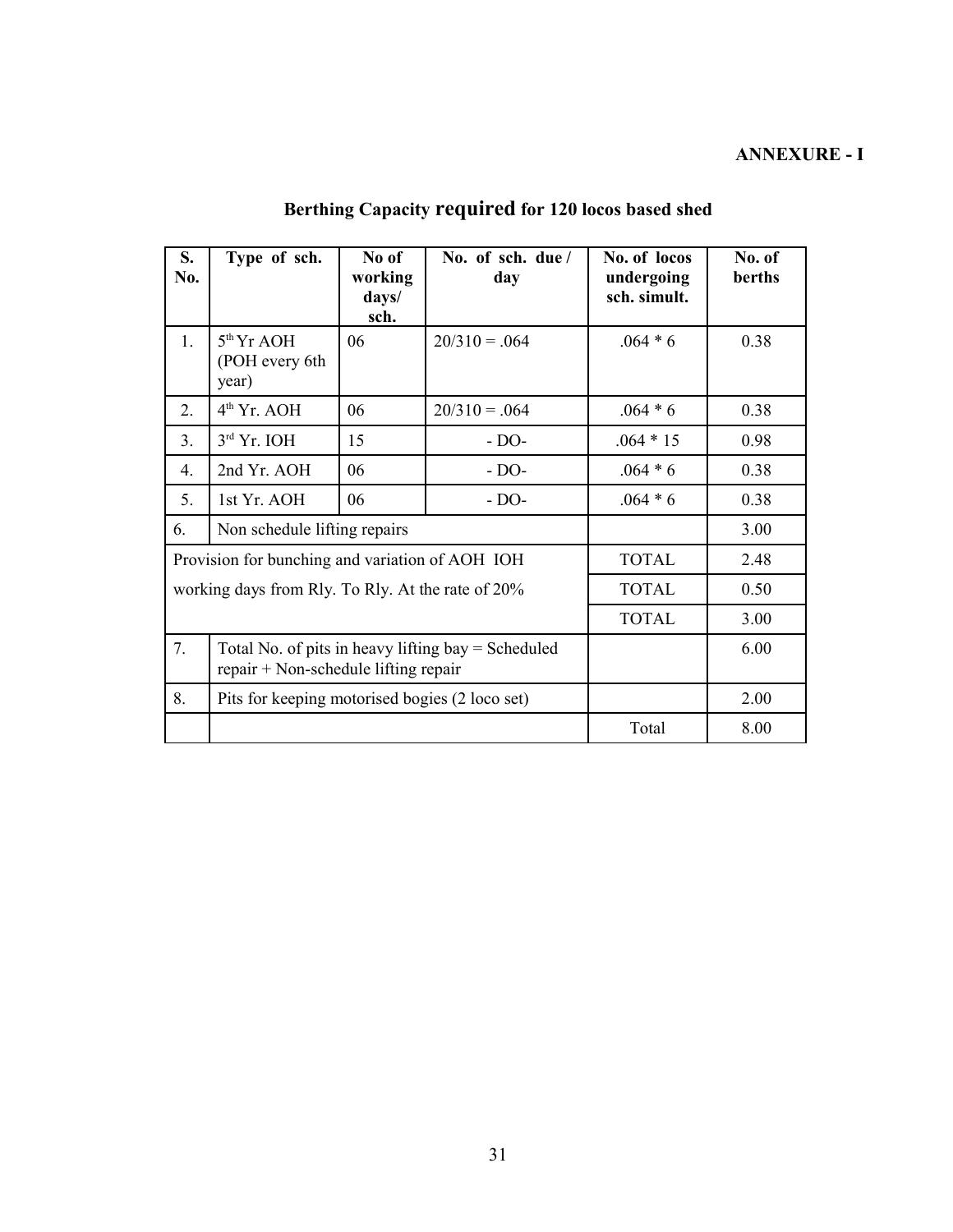#### **Inspection pits :-**

| <b>S.No.</b>   | Type of sch.                                                                             | No of<br>working<br>days/<br>sch. | No. of sch. due /<br>day | No. of locos<br>undergoing<br>sch. $/$<br>simult. | No. of<br>berths<br>reqd. | No. of<br><b>Pits</b> |
|----------------|------------------------------------------------------------------------------------------|-----------------------------------|--------------------------|---------------------------------------------------|---------------------------|-----------------------|
| 1.             | Quarterly<br>Schedule (IC)                                                               | 1/2                               | $240/310 = 77$           | $.77*$ .5                                         | 0.39                      |                       |
| 2.             | Two monthly<br>$(\mathbf{IB})$                                                           | 1/3                               | $360/310=1.16$           | $1.16*1/3$                                        | 0.39                      |                       |
| 3 <sub>1</sub> | Monthly                                                                                  | 1/4                               | $720/310 = 2.32$         | $3.10*1/4$                                        | 0.58                      |                       |
|                | Total pits for schedule inspection = $1A + 1B + 1C$<br>Bunchig factor at the rate of 50% |                                   |                          | $= 3.0$<br>$= 1.5$                                |                           |                       |
|                |                                                                                          |                                   |                          |                                                   | Total                     | $= 4.5 \text{ pits}$  |

Unscheduled repairs of running locos including awailing repairs, testing time etc.  $= 4.5$  pits

(Taking unschedules repairs to schedule repairs as 50:50 in most of the sheds on Indian Railways) TOTAL, PITS OF INSPECTION SHED =  $4.5 + 4.5 = 9$  pits

#### **Summary:-**

- 1. Therefore total inspection pits needed for 120 locos is 9 against availability of 9 pits as per shed layout vide RDSO Report No. EL/PR-19 of 1972.
- 2. Similarly, lifting pits needed 8 Nos. against. availability of 8 pits as per the shed layout. Vide RDSO report No. EL/PR-19 of 1972.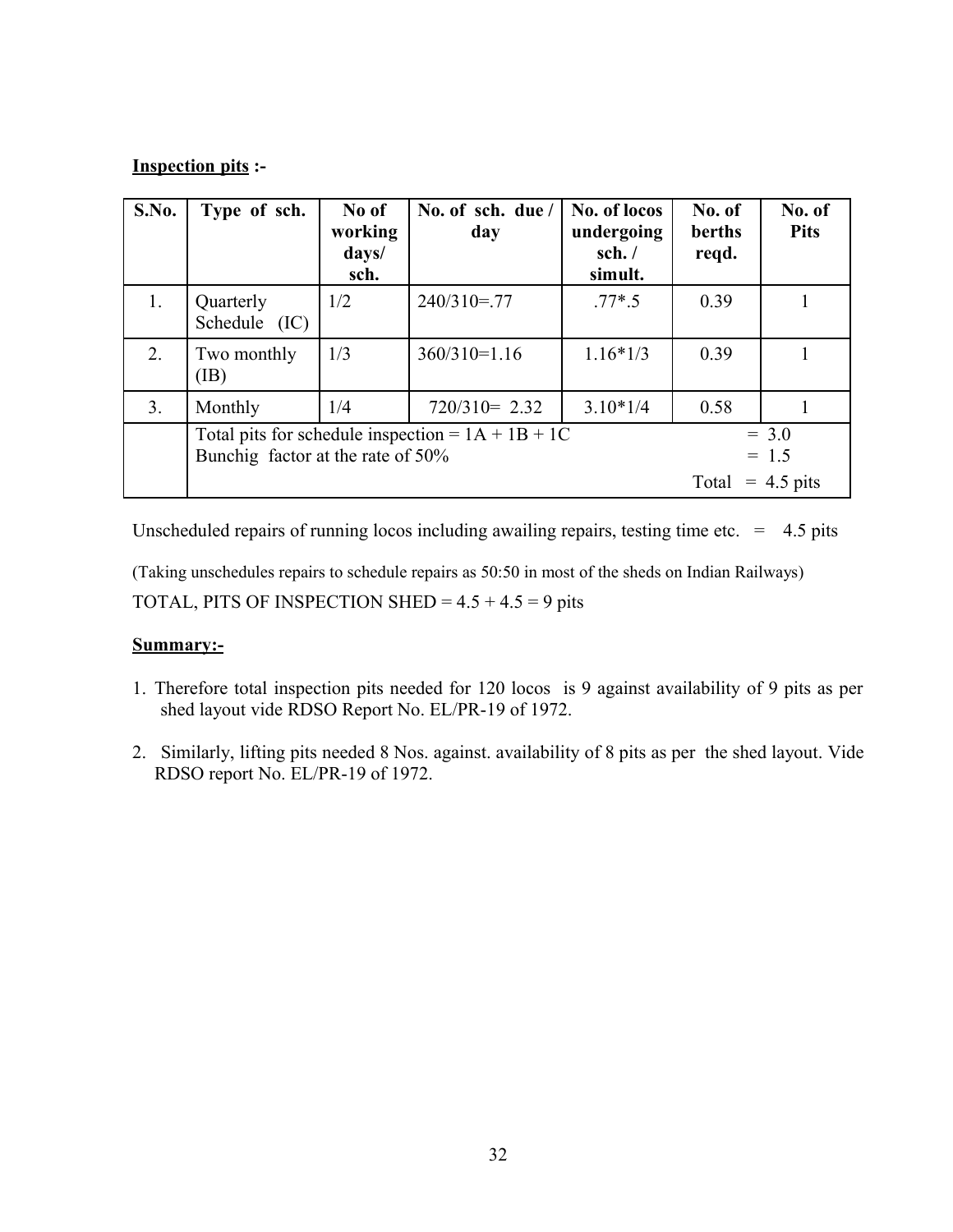#### **LIST OF ADDITIONAL M&P FOR INCREASING SHED CAPACITY FROM 100 LOCOS TO 120 LOCOS**

| (A)        |                                        | <b>Communication Facilities: -</b>                                                                   |  |         |  |  |
|------------|----------------------------------------|------------------------------------------------------------------------------------------------------|--|---------|--|--|
|            | 1.                                     | Fax machine                                                                                          |  | 1 No.   |  |  |
|            | 2.                                     | Telex machine                                                                                        |  | 1 No.   |  |  |
|            | 3. (a)                                 | Intercom facility<br>(With electronic exchange of 100 lines)                                         |  | 1 No.   |  |  |
| (b)        |                                        | Linkage of shed computer with zonal head quarter and divisional headquarter.                         |  |         |  |  |
| (c)        | V.H.F. SETS (Walkie-Talkie)            |                                                                                                      |  | 20 Nos. |  |  |
|            | 4.                                     | Laptop P.C.                                                                                          |  | 1 Nos.  |  |  |
|            | 5.                                     | P.C. based computer system<br>with tape drive, printer etc. and linked with shed<br>stores computer. |  | 1 Nos.  |  |  |
| <b>(B)</b> | <b>Stores handling facilities :-</b>   |                                                                                                      |  |         |  |  |
|            |                                        | 1. Fork lifter (5 tonne capacity)                                                                    |  | 2 Nos.  |  |  |
|            |                                        | 2. Store computer system with printer                                                                |  | 2 Nos.  |  |  |
|            |                                        | 3. Material handling van fitted with crane                                                           |  | 1 No.   |  |  |
| (C)        | <b>Measuring /Testing Instruments:</b> |                                                                                                      |  |         |  |  |
|            |                                        | 1. Ultrasonic Hardness Tester                                                                        |  | 1 No.   |  |  |
|            |                                        | 2. Dissolved Gas Analysis Apparatus                                                                  |  | 1 No.   |  |  |
|            |                                        | 3. Air Brake Testing Rig                                                                             |  | 1 No.   |  |  |
|            |                                        | 4. Horizontal Tensile Testing Machine (40 tonnes)                                                    |  | 1 No.   |  |  |
|            |                                        | 5. Test Rig For V.C.B.                                                                               |  | 1 No.   |  |  |
|            | 6.<br>1 No.                            | Bearing Room With Ultrasonic Cleaning Facility                                                       |  |         |  |  |
|            | 7.<br>1 No.                            | Surge Comparison Tester For T.M., Armature & Aux Machine                                             |  |         |  |  |
|            |                                        | 8. Shock Pulse Metre For Bearing                                                                     |  | 1 No.   |  |  |
| <b>(D)</b> |                                        | <b>General purpose machine :-</b>                                                                    |  |         |  |  |
|            |                                        | Welding Sets (Electric)                                                                              |  | 5 Nos.  |  |  |
|            |                                        | 2. Portable generator -cum welding set                                                               |  | 1 No.   |  |  |
|            | 3.                                     | Rain Water Leakage Testing (Shed Made)                                                               |  | 1 No.   |  |  |